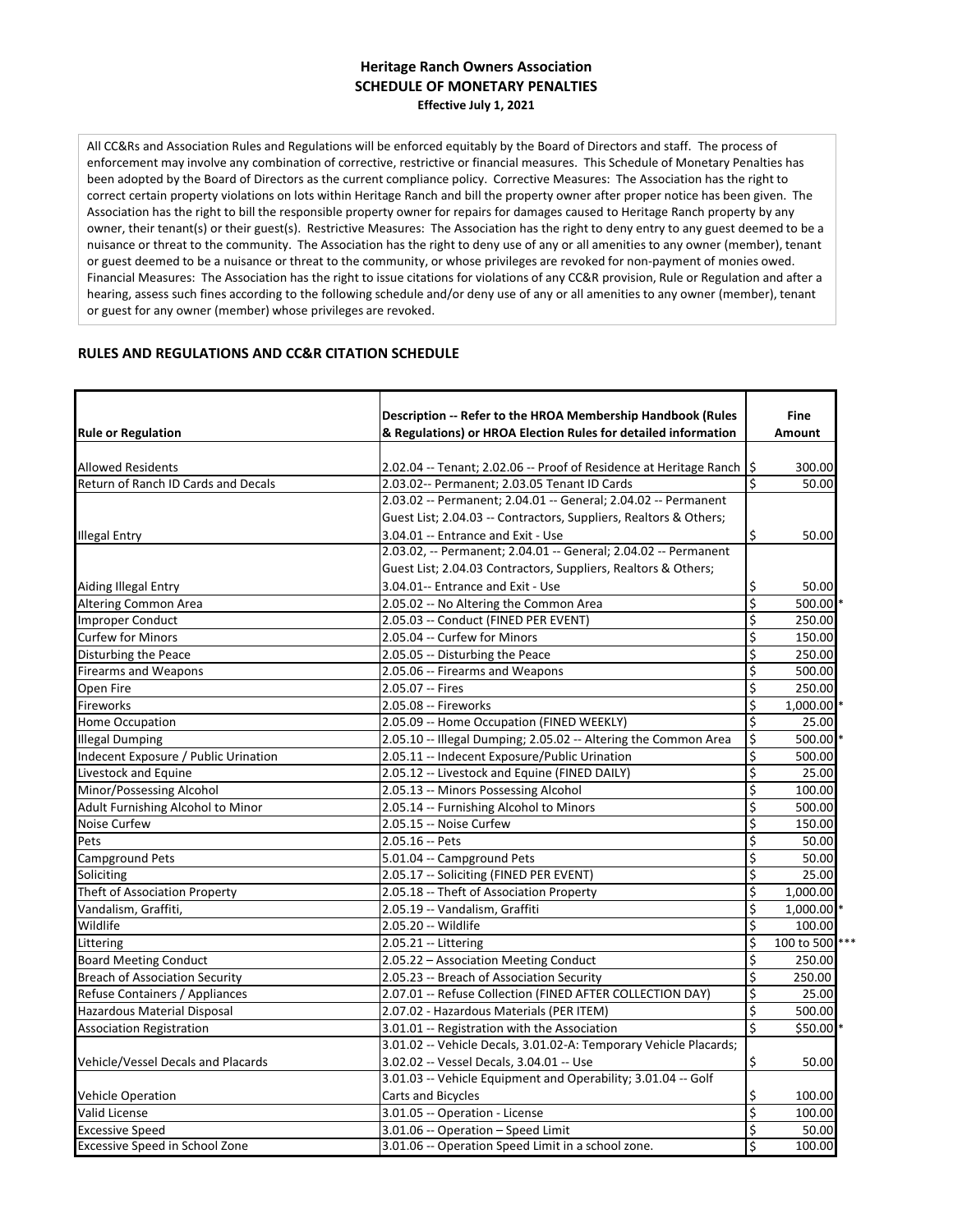|                                                | Description -- Refer to the HROA Membership Handbook (Rules                                              |                         | Fine        |
|------------------------------------------------|----------------------------------------------------------------------------------------------------------|-------------------------|-------------|
| <b>Rule or Regulation</b>                      | & Regulations) or HROA Election Rules for detailed information                                           |                         | Amount      |
| Failure to Stop at Sign                        | 3.01.07 -- Operation - Stop Signs                                                                        | \$                      | 50.00       |
| <b>Exhibition of Speed</b>                     | 3.01.08 -- Operation - Exhibition of Speed                                                               | \$                      | 100.00      |
| Driving/Parking in Common Area/Trails          | 3.01.09 -- Operation - Off Road Operation                                                                | \$                      | 500.00      |
| Driving While Intoxicated                      | 3.01.10 -- Driving While Intoxicated                                                                     | \$                      | \$500.00 ** |
| Failure to Stop for Ranch Patrol               | 3.01.11 -- Operation - Failure to Stop for Ranch Patrol                                                  | \$                      | 50.00       |
| <b>Reckless Driving</b>                        | 3.01.12 -- Operation - Reckless Driving                                                                  | \$                      | 500.00      |
| Vessel Not in HROA System                      | 3.02.01 -- Registration with the Association. (FINED PER EVENT)                                          | \$                      | $$50.00$ *  |
|                                                | 3.02.03 -- Guest Vessel Registration; 3.02.04 -- Guest Vessel Pre-                                       |                         |             |
| Non-payment of Usage Fees                      | Registration; 5.07 -- Facilities to Rent (FINED PER EVENT)                                               | \$                      | $$50.00$ *  |
| Parking Violation/Handicap                     | 3.03.01 -- Parking - Disabled Designation                                                                | $\overline{\mathsf{s}}$ | 250.00      |
|                                                | 3.03.02 -- Parking - Guest Area Designation for Tract 475; Parking                                       |                         |             |
|                                                | Oversized and Commercial Vehicles and Trailers; 3.03.05 --                                               |                         |             |
|                                                | Parking - Parking Lots, Overflow and Temporary Parking Areas;                                            |                         |             |
|                                                | 3.03.06 -- Parking for Sale; 3.03.11 -- Parking and Storing -                                            |                         |             |
|                                                | Inoperable Vehicles; 3.03.13 -- Parking and Storing - Road Right                                         |                         |             |
|                                                | of Way/Common Area (FINED PER EVENT)                                                                     |                         | 50.00       |
| <b>Parking Violations</b>                      | 3.03.03 -- Illegal Camping (FINED PER DAY)                                                               | Ş<br>Ś                  | 50.00       |
| <b>Illegal Camping</b>                         | 3.03.07 -- Parking and Storing - Vessels/Trailers, Campers and RVs                                       |                         |             |
|                                                |                                                                                                          |                         |             |
|                                                | for Tracts 424, 446 and 474; 3.03.08 -- Parking and Storing -                                            |                         |             |
|                                                | Vessels/Trailers, Campers and RVs for Tracts 452, 693, 721, 1063,                                        |                         |             |
|                                                | 1094 and the 20 Acre Parcels; 3.03.09 -- Parking and Storing -                                           |                         |             |
|                                                | Vessels /Trailers, Campers and RVs for Tract 475; 3.03.10 --                                             |                         |             |
|                                                | Parking and Storing Vessels/Trailers, Campers and RVs for Tracts                                         |                         |             |
| Storing of Vessel / Trailer, Camper, RV        | 1910 and 1990 (FINED PER EVENT)                                                                          | \$                      | 50.00       |
|                                                | 3.03.11 -- Parking and Storing - Inoperable Vehicles (FINED PER                                          |                         |             |
| Inoperable Vehicles                            | DAY)                                                                                                     | \$                      | 25.00       |
| Driving/Parking on Vacant Lot                  | 3.03.14 -- Parking and Storing - Vacant Lots (FINED PER DAY)                                             | $\overline{\xi}$        | 25.00       |
| Lot -- Parking / Storing                       | 3.03.15 -- Parking and Storing (FINED PER DAY)                                                           | \$                      | 25.00       |
|                                                | 4.01.01 -- What Needs Prior Approval? - New home and                                                     |                         |             |
| AEC - Approval for New Home Construction       | construction projects                                                                                    | \$                      | $500.00*$   |
|                                                | 4.01.01 -- What Needs Prior Approval? - Improvement Projects                                             |                         |             |
| AEC - Approval for Improvements                | (FINED PER WEEK)                                                                                         | \$                      | 100.00      |
| Lot -- Construction Curfew                     | 4.01.02 -- Construction Curfew (FINED PER DAY)                                                           | \$                      | 50.00       |
| AEC - Job Site Condition                       | 4.01.04 -- Maintain an Orderly Job Site. (FINED PER DAY)                                                 | Ś                       | 50.00       |
|                                                | 4.01.07 -- Accessory Buildings / Outbuildings for Tracts 424, 446,                                       |                         |             |
|                                                | 452, 474, 475, 693, 721 and 1094; 4.01.08 -- Accessory Buildings /                                       |                         |             |
|                                                | Outbuildings for Tract 447; 4.01.09 -- Accessory Buildings /                                             |                         |             |
|                                                | Outbuildings for Tract 1063; 4.01.10 -- Accessory Buildings /                                            |                         |             |
|                                                | Outbuildings for the 20 Acre Parcels; 4.01.11 -- Accessory                                               |                         |             |
|                                                | Buildings / Outbuildings for Tract 557; 4.01.12 -- Accessory                                             |                         |             |
|                                                | Buildings / Outbuildings for Tracts 1910 and 1990 (FINED PER                                             |                         |             |
| Lot - Accessory Building                       | DAY)                                                                                                     | \$                      | 50.00       |
|                                                | 4.02.02 -- Canopies; 4.02.03 -- Flags; 4.02.04 -- Radio Antennas;                                        |                         |             |
| <b>AEC Ordinances</b>                          | 4.02.05 -- Satellite Dishes; 4.02.06 -- Signs; 4.02.07 Solar Panels                                      | \$                      | 25.00       |
|                                                | 4.02.08 -- New Home Construction Deposit: Mandatory                                                      |                         |             |
|                                                | Inspections; 4.02.08-A -- No Set-back Inspection - \$1,500.00 will                                       |                         |             |
|                                                | be forfeited; 4.02.08-B -- No Driveway Approach Inspection -                                             |                         |             |
|                                                | \$1,000.00 will be forfeited; 4.02.08-C -- No Final Inspection - No                                      |                         | 1,000 to    |
| AEC - New Home Construction Deposit Forfeiture | refund of construction deposit.                                                                          | \$                      | 3,000       |
|                                                | 4.02.09 -- Holiday Decorations (TO BE REVIEWED WEEKLY FOR                                                |                         |             |
| <b>Holiday Decorations</b>                     | POSSIBLE ASSESSMENT OF FINE)                                                                             | \$                      | 25.00       |
|                                                |                                                                                                          |                         |             |
| Memorials                                      | 4.02.10 -- Memorials on HROA Property (TO BE REVIEWED                                                    |                         |             |
|                                                | WEEKLY FOR POSSIBLE ASSESSMENT OF FINE)<br>4.03.04 -- Maintenance; 4.03.07 -- Road Easements; 4.03.08 -- | \$                      | 25.00       |
|                                                |                                                                                                          |                         |             |
|                                                | Landscape Miscellaneous (TO BE REVIEWED MONTHLY FOR                                                      |                         |             |
| Lot - Groundcover / Landscape / Maintain       | POSSIBLE ASSESSMENT OF FINE)                                                                             | \$                      | 100.00      |
|                                                | 4.03.05 -- Trees Required (TO BE REVIEWED MONTHLY FOR                                                    |                         |             |
| Lot - Maintain Trees                           | POSSIBLE ASSESSMENT OF FINE)                                                                             | \$                      | 25.00       |
|                                                | 4.04.01 -- Address Numbers Required (TO BE REVIEWED                                                      |                         |             |
|                                                | MONTHLY FOR POSSIBLE ASSESSMENT OF FINE) Lot to have                                                     |                         |             |
| Lot - Address Numbers Required                 | address numbers visibly displayed                                                                        | \$                      | 25.00       |